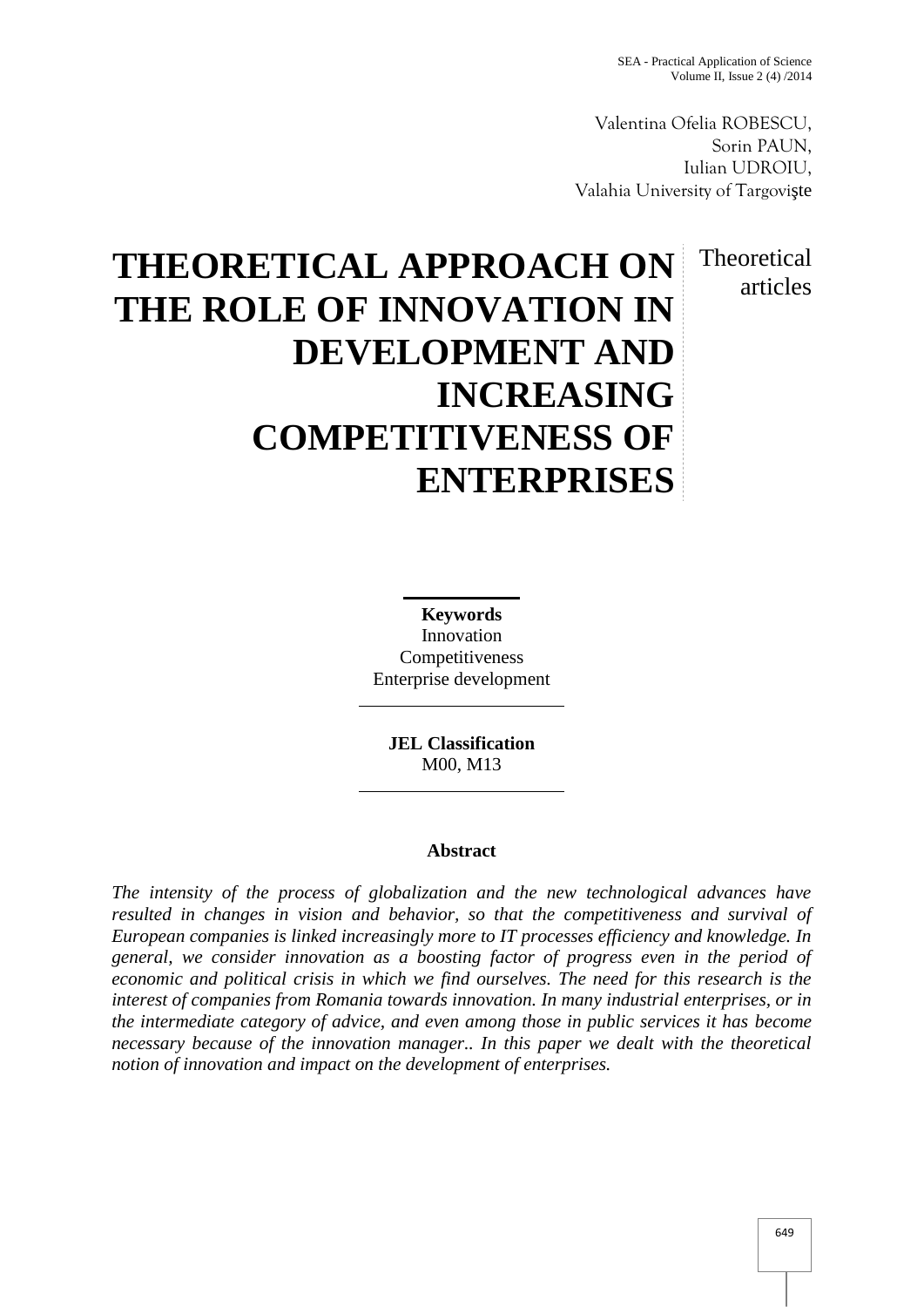### **Introduction**

The lack of innovation affects the ability of companies to survive and grow in the current process of liberalization and opening to international markets. The ability of an enterprise to create innovation will be enhanced through the introduction to information technology in supporting fair competitiveness, through the training of qualified personnel and by adopting a culture of innovation inside it. In the last years, structural changes in the economic environment have intensified. Global competition was emphasized, witnessing the transfer of jobs from the North to the South America, and Western Europe in the former socialist countries. In Asia and in African transition countries and the Arab world, new markets appear. Corporations and organizations from the industrialized world will be able to win this race only insofar as they will know how to improve their ability to innovate. Unlike the other management models of the world, euro management as the management of diversity is characterized by an emphasis on the informal nature of the items, on the establishment of informal employment relationships (Petrescu et al., 2010, p. 50), SMEs by their nature adapt the most easily to change and as such may adopt such management for tracking progress.

Recent research in strategic management, consider the company as a set of tangible and intangible resources or as a portfolio of distinctive new skills which contribute in an essential way to the achievement of strategic objectives. These approaches suggest that the company's performance depends on the development of resources and skills available, what are the sources of firm's competitiveness. Building and maintaining sustainable competitive advantages represent an essential condition for obtaining, superior long term performance. (Duic $, 2005$ , pp.  $261-268$ ).

The last decades have marked an important progress in the field of scientific, technological, social innovation; such progress exerting a major influence on changes in society, for example, fixed telephony, in developed countries entered the phase of decline, while mobile telephony is booming. At the same time the trend of the telecommunications in broadband is increasingly prevalent , which offers higher transfer speeds and allows the introduction of new services and applications. Innovation is no longer seen as a result of individual actions but rather as:

• a process (which identifies certain solutions to problems);

 a process that usually takes place in innovative enterprises, the role of authorities or UCD sites (research-development units) is secondary;

• an interactive process involving relations between enterprises, relationships both formal and informal;

 a diversified and interactive process of learning;

• a process involving the exchange of tacit and codified knowledge.

From the macroeconomic point of view, there is no doubt that the innovations have a positive impact on the development of the Organization and its employees.Innovations are the key success factors of a business and are the most important factor in raising the profitability of the undertaking (Christensen and Raynor, 2003, pp. 109-110). The technologies, processes and new products are essential for the survival of enterprises.

Innovation is a real solution for the development of SMEs. They can provide solutions, but this does not resolve on its own, it takes a deep field of scientific research, finding realistic criteria for the identification of problems, their assessment and on this basis, the development and implementation of new management systems that provide real solutions and contribute to the development of SMEs.

From the microeconomic point of view, innovation is used effectively by some companies; it's been seen as a vector of competitiveness. At the time innovation means, for other organizations, a stress, a road that must be followed in order to adapt to changes in the environment of society: here, we talk about technological obsolescence, the widening of competition-induced phenomenon of globalization, the increasing of demand and diversification of consumers, etc.

## **Research methodology**

At the beginning of the scientific approach we conducted a thorough documentation of the activity for the specific activities of the innovation management, invention and the link between these and the competitiveness of the enterprise. Starting from the work of documentation we have set up a database with a sufficient amount of information that has allowed us to emphasize and understand the phenomena and processes addressed in a private manner, concrete and keeping the logic of the ideas enunciated. We could also observe the existence of difficulties in analyzing the level of retransferred knowledge domain; these difficulties are related to the more pragmatic side than the theoretical one.

### **Results of the research**

Although in the literature there are many papers that address the management of enterprises from the perspective of their impact on the economy and employment, there are very few that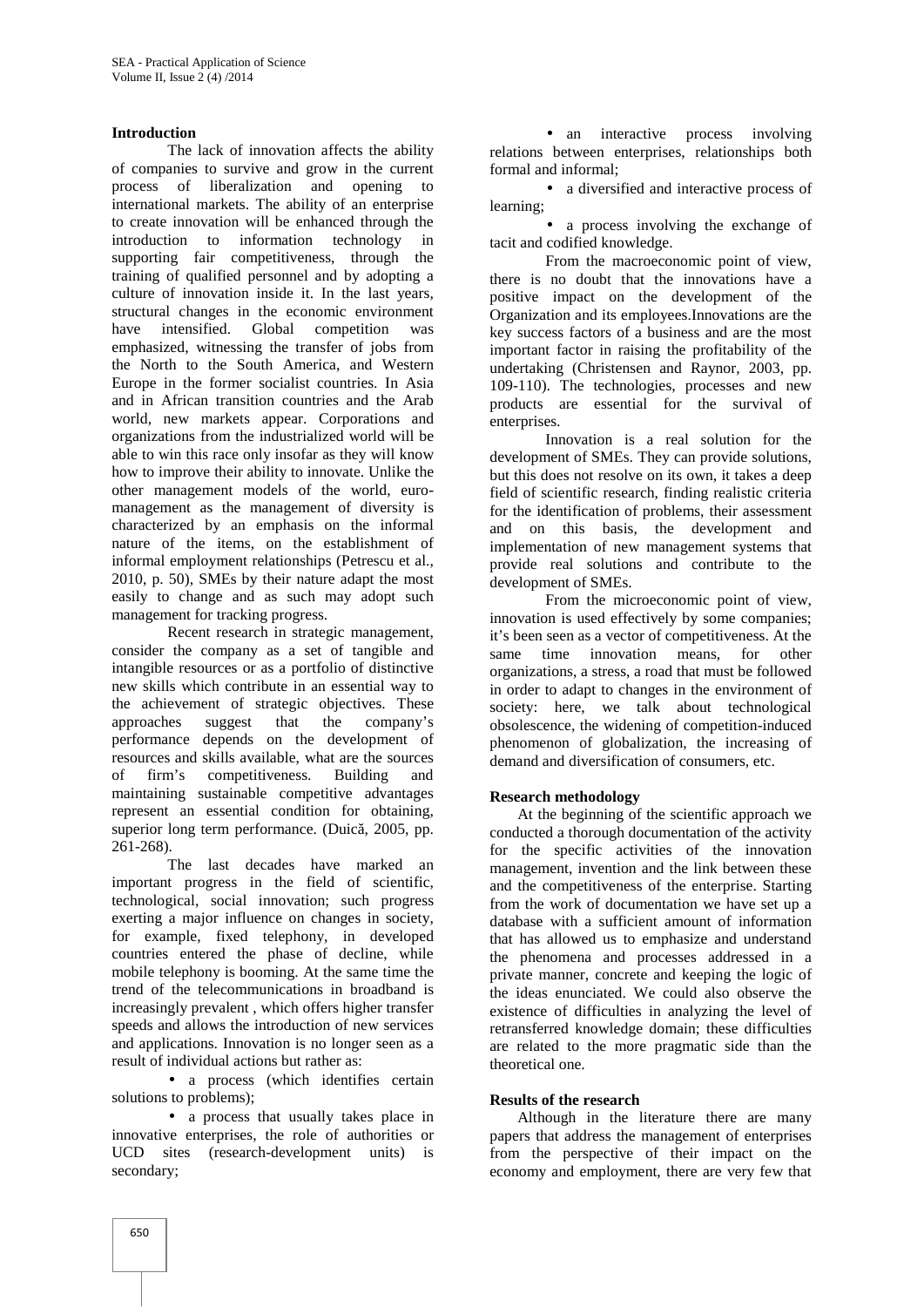tackle these entities from the perspective of innovation, and the ones that do that focus more on the field of activity of enterprises in the hi-tech area. After studying the literature we noticed that the implementation of an innovation management is a long-term endeavor that requires a large effort and converging at the level of the management of the enterprise and, more so, at the level of SMEs, organized effort with the help of specialists and based on a strategy of modernization and remodeling of the enterprise.

Gaffard (1990, pp. 20-80), for example, highlights the nature of contingency of the various technical options: ..Technical Change is still located. Cumulative and specialist nature of technology is explained due to the fact that companies do not know and do not explore, at any given time, only a part of the whole body for technical options represented by traditional production function. The discovery of other technical possibilities available at any given time, involves an expensive research, both in terms of time and of resource".

Pavitt's study (1984, cited in Gaffard, 1990, pp. 20-80) made in England over 4,000 technological innovations, had identified five forms of learning: through practice, through use, through study, through failure and through competitors. Pavitt also identified major sectorial regulations in sources and directions of technical progress, which seem to be dependent on the principal activity of the company, which will require innovation. Pavitt distinguishes three determinants of sectorial technological trajectories:

- sources of technology:
- customer requirements;
- how to interpret the results of technical and non-technical innovation.

Other authors have seen innovation not as an entrepreneur, but as a wider system, consisting of several companies associated with independent research centers, thus giving the concept of techno science network (Latour, 1989, pp. 34-48; Callon, 1989, pp. 20-34).

All authors should recognize the importance of understanding the innovation of organization within the economic system. It is present in the Organization (the organization creates innovation and thus can transform the market) or outside (the company must adapt to new developments and pursue market developments). In fact, even the firm theory in the debate here, as a result of the representation of the "contractor/entrepreneur" by Schumpeter as the most important social actor in economic development. In the standard theory of the firm, the entrepreneur is a master of productive resources. He makes choices in terms of technology that will be implemented. This does not occur in the case of evolutionists, who see the process of changing technology as a result of the

successive elections of innovators, constrained to some extent by their past.

Business strategies, define a trajectory, taking into account their potential, and at the end of this road map, technology is built. In what concerns the "evolutionists", the mystery of technologies birth remains unknown and how these technologies are coming over and then "die", represent elements that are in the competence of the economic analysis. Evolutionists avoid explaining more technological changes, they are thankful to simply describe how to implement them.

Evolutionists are located, in regard to their point of view, at the macro level or meso economic, and not at the microeconomic level, and as Jullien says "they avoid explanations" of the technological mutations, leaving it to the discretion of the "micro-managers" to do so.

We will retain, as a contribution to the approach in innovation management and in the industrial economy of evolutionary economists' works, the following two points:

- the gradual transition from a passive role of the entrepreneur to an active one to the entrepreneur, on the genesis of a new technology;
- the fact that an organization operates through two complementary mechanisms: adaptation of the corresponding adjustments made by managers to better fit with the requirements of environment and selection which presupposes that the environment selects organizations that are the best.

This emphasis on skills leads to the creation of dialectical conceptions of the relationship between actual supply and demand in the market. Thus, Akrichet al., (1988, pp. 4-17, pp. 14-29) believe that , innovation is the art of attracting a growing number of Nations to make the Organization stronger. Any innovation requires an enabling environment for development", while Foray (2002, pp. 241-274) lays down limits for rationalization based on usage: "We do not choose a particular technology because it is a much more efficient technology, but a technology becomes more efficient because it is chosen".

Lazaric (1995, pp. 12-65) has studied the effects of specialization in terms of adaptability of the company: the development of the experience can lead to irreversible significant and abusive specializations. The trap occurs when a procedure referred to as "bottom" is preserved and a "superior" procedure is rejected.

Some innovations favor the autonomy following the already existing activities, others allow a crafted one to reach industry-wide, and others may result in collateral effects, to transform an entire industry in one completely overcome.